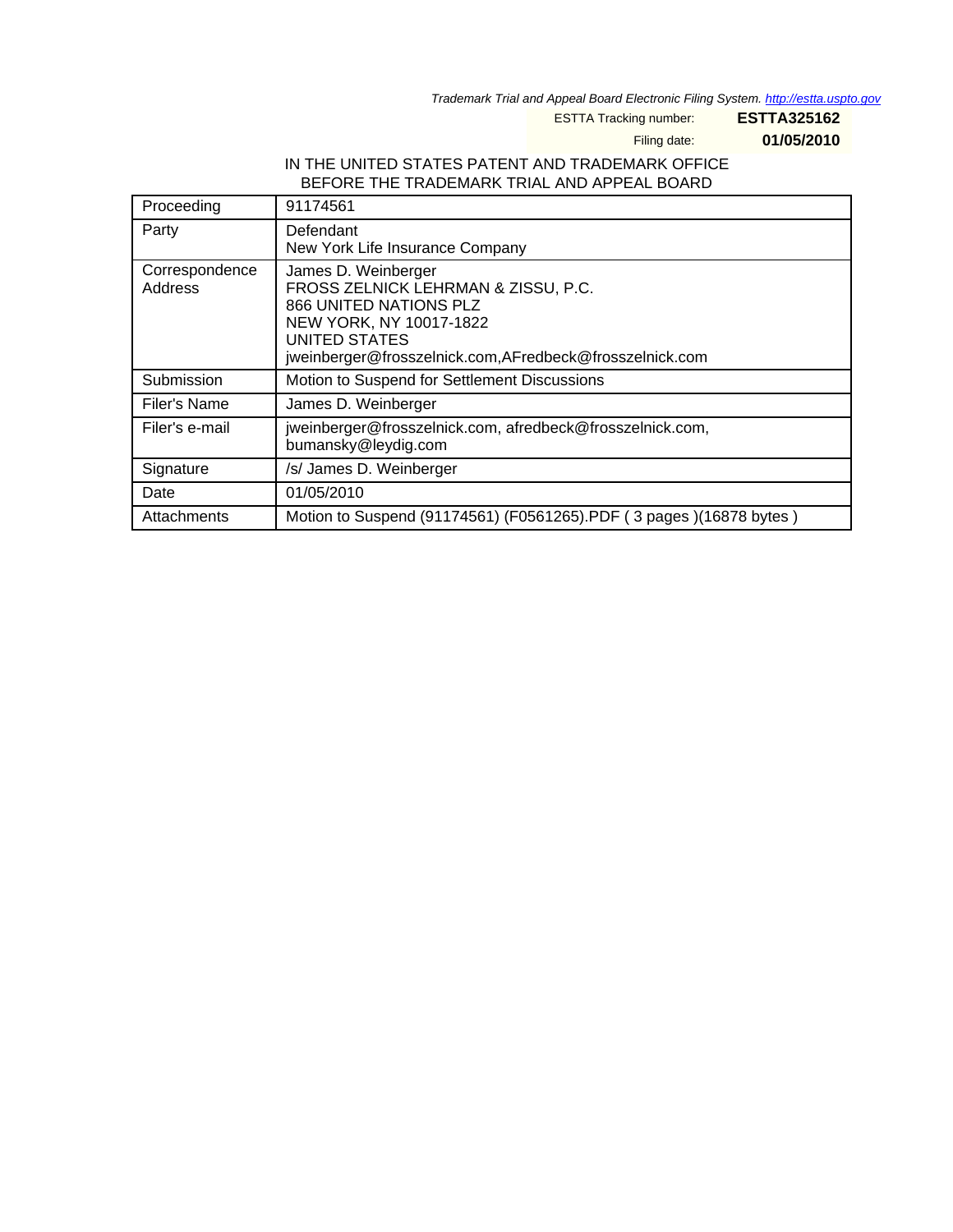## **IN THE TRADEMARK TRIAL AND APPEAL BOARD OF THE UNITED STATES PATENT AND TRADEMARK OFFICE**

AMERICAN INTERNATIONAL GROUP, INC.

-against-

Opposer,

**Opp. No. 91174561** 

NEW YORK LIFE INSURANCE INC.,

Applicant.

## **APPLICANT'S MOTION TO SUSPEND OPPOSITION ON CONSENT**

Pursuant to 37 C.F.R. § 2.117(c) and TBMP § 510.03, Applicant New York Life Insurance Company (hereinafter referred to as "Applicant") moves to suspend this opposition proceeding for a period of sixty (60) days, and in support thereof states as follows:

1. Pursuant to the December 9, 2009 suspension order, the parties provide the following report to the Board on the progress of ongoing settlement negotiations.

2. As set forth in the previous motions to suspend, the parties reached an agreement in principle on key terms in February 2009, and Opposer American International Group, Inc. (hereinafter "Opposer") sent a proposed Agreement to counsel for Applicant in March 2009.

3. Since the most recent suspension of this proceeding, Applicant has been in the process of reviewing the revised draft agreement transmitted by Opposer on December 3, 2009. Because of the holidays, however, that review has not yet been completed.

5. Thus, to further their continued negotiations and progress, on January 4, 2010, the parties agreed that, in view of the fact that Applicant was still in the process of reviewing the revised draft agreement, the parties would benefit from a further suspension of proceedings.

6. As set forth herein and in prior motions, the parties are actively engaged in negotiations for the settlement of this matter. Applicant requests that this proceeding be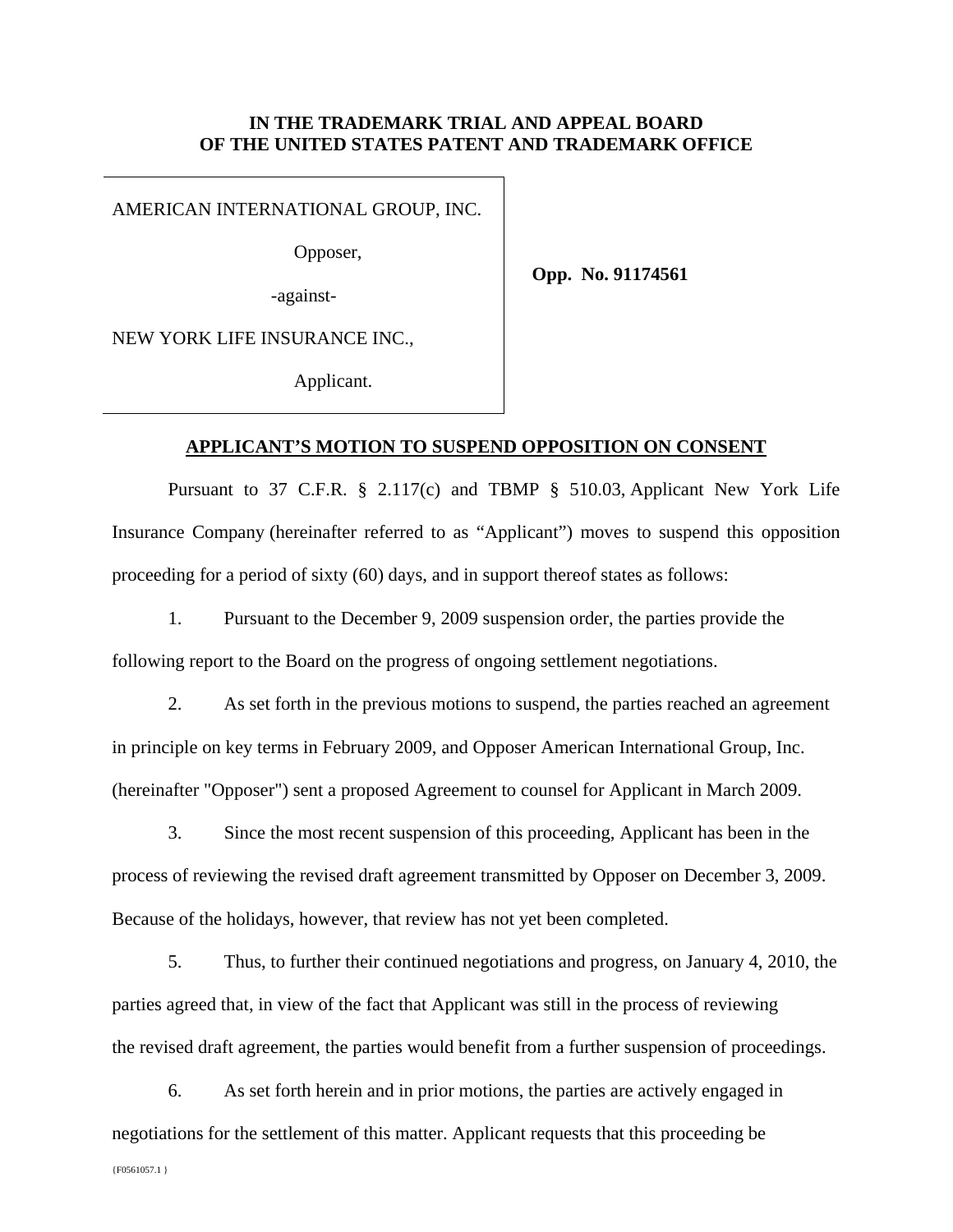suspended for sixty (60) days to allow the parties further time to negotiate the details of the proposed Agreement.

7. Applicant has secured the express consent of all other parties to this proceeding for the suspension and resetting of dates requested herein.

8. Applicant provides the following e-mail addresses for itself and counsel for Opposer so that any Order on this Consented Motion may be issued electronically by the Board:

> Andrew Fredbeck, Attorney for Applicant – AFredbeck@frosszelnick.com James Weinberger, Attorney for Applicant - JWeinberger@frosszelnick.com Boris Umansky, Attorney for Opposer – bumansky@leydig.com

WHEREFORE, Applicant respectfully requests that this opposition proceeding be

suspended for a period of sixty (60) days, and that all subsequent dates be reset as follows:

| <b>Proceedings Resume:</b>                               | 3/8/2010  |
|----------------------------------------------------------|-----------|
| <b>Discovery Closes:</b>                                 | 7/6/2010  |
| <b>Plaintiff's 30-day Trial Period Ends:</b>             | 10/4/2010 |
| <b>Defendant's 30-day Trial Period Ends:</b>             | 12/3/2010 |
| <b>Plaintiff's 15-day Rebuttal Period Ends:</b> 1/172011 |           |

January 5, 2010

Dated: New York, New York FROSS ZELNICK LEHRMAN & ZISSU, P.C.

By: Fredbeck

Is D. Weinberger 866 United Nations Plaza New York, New York 10017 Tel: (212) 813-5900 Email: jweinberger@fzlz.com

*Attorneys for Applicant*